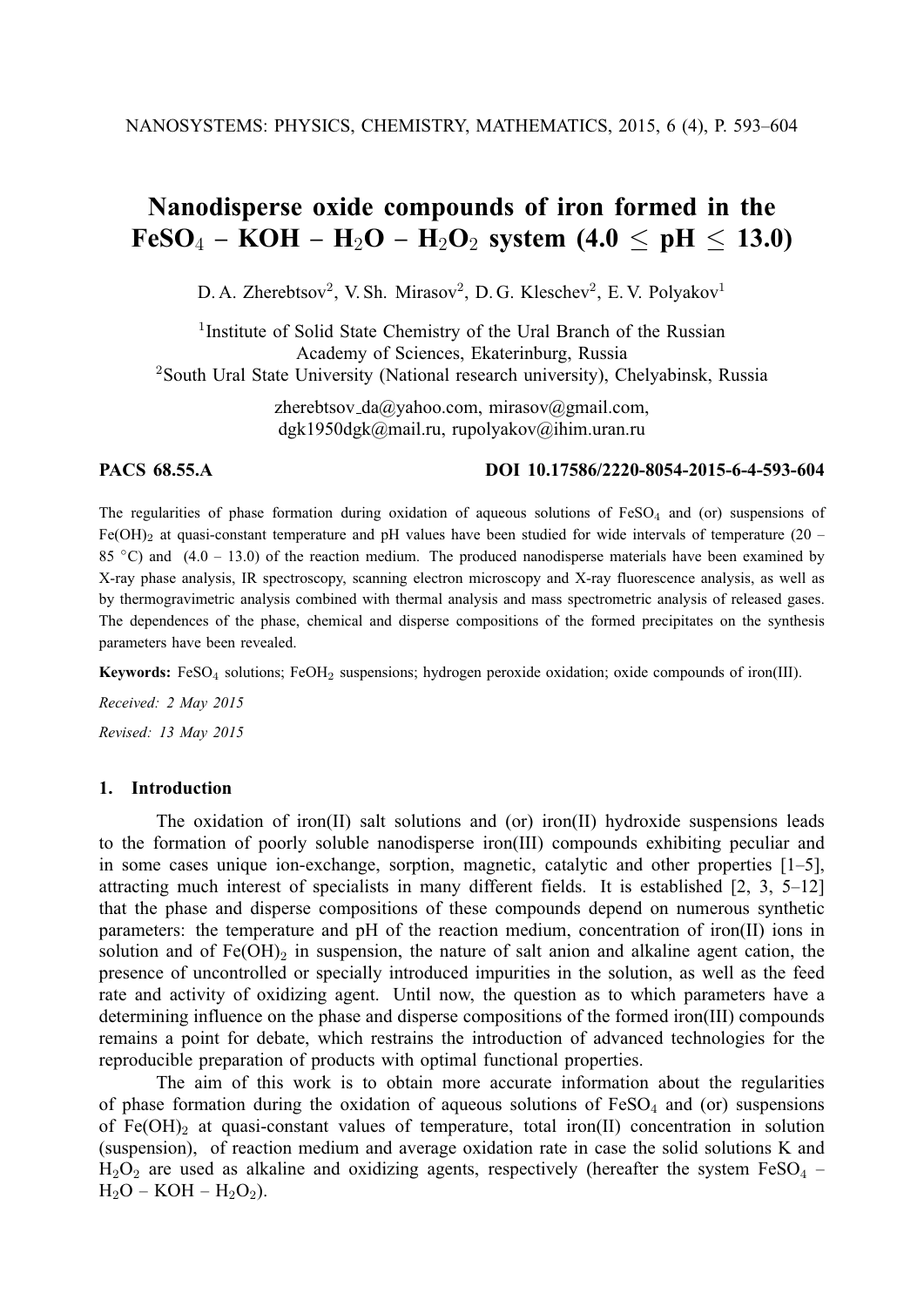# **2. Experimental**

The following reagents were used for synthesis:  $1.1$  M solution of FeSO<sub>4</sub> in distilled water, which was preliminarily reduced by iron powder; 3.8 M KOH and 0.9 M  $H_2O_2$  solutions in distilled water. All the reagents were chemically pure. Oxidation was carried out in a  $0.5 \text{ dm}^3$ cylindrical reactor furnished with a mixer, electric heating, thermostating, continuous KOH and  $H<sub>2</sub>O<sub>2</sub>$  solutions dosing and measuring systems.

In all the experiments, the average oxidation rate of iron(II) ions,  $15 \pm 1$  mmol/(dm<sup>3</sup>·min), and the total concentration of Fe(II) and Fe(III) in oxidized suspension,  $0.51 \pm 0.02$  mol/dm<sup>3</sup>, were maintained constant, while the temperature  $t$  and  $p$ H were varied. The experiments were performed in the following sequence: the calculated amount of  $FeSO<sub>4</sub>$  solution was poured into the reactor and heated to preset temperature t (20, 40, 60 or 85 °C); the required pH value of the reaction medium<sup>1</sup> (4.0; 5.5; 6.5; 8.5; 10.5 or 13.0) was achieved by feeding the KOH solution. After that, the  $H_2O_2$  solution was added at a constant rate into the reactor, and in the interval  $4.0 <$  < 9.0 the KOH solution was also added to maintain a quasi-constant pH value  $(\pm 0.25)$ . Note that over time, the temperature of the reaction medium gradually increased by  $\Delta t \approx 5$  °C<sup>2</sup> in all the experiments. At the conclusion of oxidation, the precipitate was separated from the mother solution on a Buchner funnel and washed with water until the filtrate contained no sulfate ions; then, it was dried until constant mass at  $\sim$  50 °C and ground.

The obtained samples were examined by X-ray phase analysis (XPA; DRON-3 X-ray unit with digital data recording attachment; filtered  $C_{K\alpha}$  radiation; the powder diffraction electronic database ICSD was used). The average size of the precipitate crystals,  $d$ , was calculated by the Debye formula from the physical broadening of reflections<sup>3</sup>. The samples obtained at fixed values of  $t = 40$  °C (4.0 < pH < 13.0) and pH = 6.5 (20 °C <  $t$  < 85 °C) were also studied on a scanning electron microscope JEOL JSM-7001F with an energy-dispersion spectrometer Oxford INCA X-max 80 to determine their elemental (X-ray fluorescence spectral analysis – XSA; random error below 5 %) and disperse compositions (scanning electron microscopy – SEM), as well as by thermogravimetric and thermal analysis methods (synchronous analyzer Netzsch STA 449C Jupiter combined with a mass spectrometer Netzsch QMS 403C Aeolos; the thermograms were recorded over  $20 - 900$  °C at a heating rate of 10 K/min in air flow of 20 ml/min) and IR spectroscopy (Fourier IR spectrometer Bruker Tensor-27; transmission survey in the  $400 - 4000$  cm<sup>-1</sup> range in a KBr matrix).

### **3. Results and discussion**

When  $H_2O_2$  is fed into the reactor, a yellow precipitate is formed (experiments at  $pH = 4.0$ ) or the Fe(OH)<sub>2</sub> suspension changes its color ( $pH \ge 5.5$ ). We note a typical darkgreen color of the intermediate samples for suspensions produced at  $pH$  5.5 – 8.5, which changes to yellow, orange or brown at the end of oxidation, depending on the temperature and pH. According to [2, 8], in this pH interval corresponding to partial precipitation of iron(II) ions from the solution, an intermediate compound is formed during oxidation, which is known in the literature as "green rust II". It is this compound which determines the suspension's color.

The XPA data show that the following nanodisperse phases can be formed in the examined system depending on temperature and pH: iron(III) oxyhydroxides of  $\alpha$ ,  $\gamma$  and  $\delta$  modifications and iron(III) oxide  $\gamma$ -Fe<sub>2</sub>O<sub>3</sub>. The phase and disperse compositions of the precipitates,

<sup>&</sup>lt;sup>1</sup>The time required to attain a preset pH value was less than  $3$  min.

<sup>&</sup>lt;sup>2</sup>Hereafter the value of initial temperature  $t$  is indicated.

<sup>&</sup>lt;sup>3</sup>Non-overlapping reflections of phases with crystallographic indices (hkl):  $\alpha$ -FeOOH – (110);  $\gamma$ -FeOOH – (120);  $\delta$  -FeOOH – (101);  $\gamma$ -Fe<sub>2</sub>O<sub>3</sub> – (220) were chosen as analytical reflections.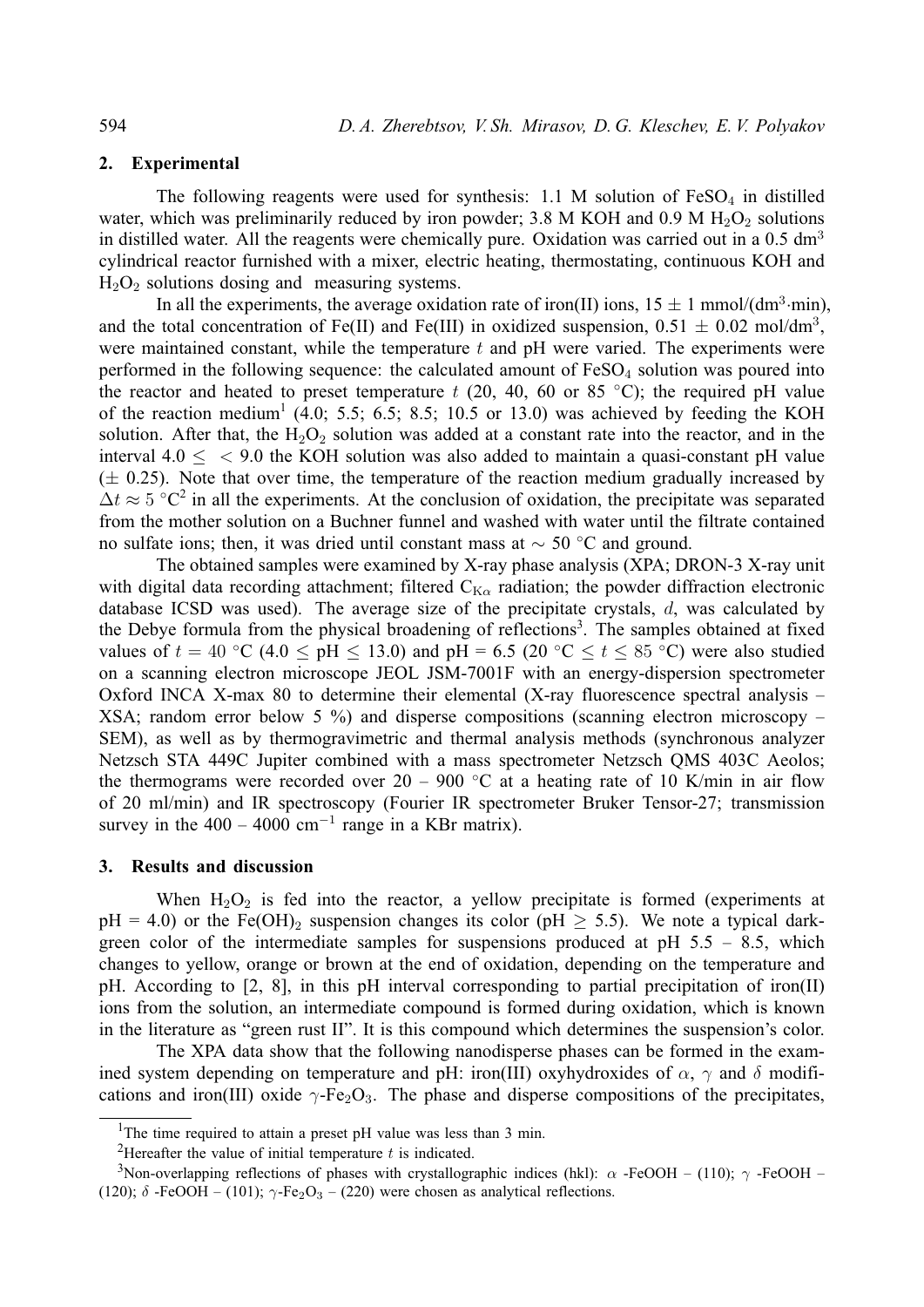*Nanodisperse oxide compounds of iron . . .* 595

| pH   | Temperature $t, \,^{\circ}C$ |                           |                            |                                          |  |  |  |  |  |  |  |
|------|------------------------------|---------------------------|----------------------------|------------------------------------------|--|--|--|--|--|--|--|
|      | 20                           | 40                        | 60                         | 85                                       |  |  |  |  |  |  |  |
| 4.0  | $\alpha(100)$                | $\alpha(100)$             | $\alpha(100)$              | $\alpha(100)$                            |  |  |  |  |  |  |  |
|      | 9                            | 12                        | 19                         | 40                                       |  |  |  |  |  |  |  |
| 5.5  | $\alpha(40) + \gamma(60)$    | $\alpha(80) + \gamma(20)$ | $\alpha(95) + \gamma(5)$   | $\alpha(5) + \gamma^*(95)$               |  |  |  |  |  |  |  |
|      | 8                            | 9<br>12                   | 18<br>12                   | 23                                       |  |  |  |  |  |  |  |
| 6.5  | $\alpha(50) + \gamma(50)$    | $\alpha(100)$             | $\alpha(40) + \gamma*(60)$ | $\gamma^*(100)$                          |  |  |  |  |  |  |  |
|      | 8                            | 10                        | 20<br>12                   | 27                                       |  |  |  |  |  |  |  |
| 8.5  | $\alpha(80) + \gamma(20)$    | $\gamma^*(100)$           | $\gamma^*(100)$            | $\gamma^*(100)$                          |  |  |  |  |  |  |  |
|      | 9<br>10                      | 20                        | 23                         | 30                                       |  |  |  |  |  |  |  |
| 10.5 | $\alpha(10) + \gamma*(90)$   | $\gamma^*(100)$           | $\gamma^*(100)$            | $\gamma^*(100)$                          |  |  |  |  |  |  |  |
|      | 20<br>10                     | 23                        | 25                         | 40                                       |  |  |  |  |  |  |  |
| 13.0 | $\delta(100)$                | $\alpha(40) + \delta(60)$ | $\alpha(40) + \delta(60)$  | $\alpha(45) + \gamma^*(45) + \delta(10)$ |  |  |  |  |  |  |  |
|      | 8                            | 10<br>10                  | 15<br>16                   | 15<br>50                                 |  |  |  |  |  |  |  |

TABLE 1. Phase composition and grain dimension of precipitates as a function of temperature and pH in the system  $FeSO_4 - H_2O - KOH - H_2O_2$ 

1.  $\alpha$  – phase  $\alpha$ -FeOOH;  $\gamma$  – phase $\gamma$ -FeOOH;  $\delta$  – phase  $\delta$ -FeOOH;  $\gamma^*$  – phase  $\gamma$ -Fe<sub>2</sub>O<sub>3</sub>.

2. In the parentheses are depicted mass % of the phase, the numbers under the parentheses mean crystal size, calculated from the X-ray diffraction data, nm.

as functions of oxidation parameters, are presented in Table 1 and Fig. 1, in which the regions of formation of these phases are demonstrated in temperature – coordinates. From Fig. 1, it follows that  $\alpha$ -FeOOH is formed over the whole considered pH interval;  $\gamma$ -FeOOH – at 5.5 < pH < 9.0;  $\delta$ -FeOOH – at pH  $\geq$  10.5; and  $\gamma$ -Fe<sub>2</sub>O<sub>3</sub> – at 5.5 – 13.0. When the temperature is raised, the pH range in which these phases are formed expand for  $\gamma$ -Fe<sub>2</sub>O<sub>3</sub> and  $\alpha$ -FeOOH and narrow for  $\gamma$ - and δ-FeOOH. With increased temperature, the reflection half-width  $\Delta$ 2Θ of the corresponding phases decreases, which is indicative of an increase in the average size  $d$  of their crystals (Fig. 2).

It follows from the SEM results that each of the synthesized phases has a characteristic crystal morphology, the average size of which depends on the oxidation parameters. In particular, the  $\gamma$ -Fe<sub>2</sub>O<sub>3</sub> and  $\delta$ -FeOOH phases have an isometric (nearly-spherical) crystal shape. The  $\alpha$ - and  $\gamma$ -FeOOH crystals are characterized respectively by needle- and plate-like growth forms. Note that the average crystal size determined from the SEM data agrees reasonably well with X-ray analysis data.

The XSA data show that all the synthesized samples consist mainly of iron and oxygen<sup>4</sup>, however, they also contain much smaller amounts of potassium and sulfur atoms. The relative contents of Fe/O and S/O in the most typical samples are given in Table 1.

The data for the phase and chemical compositions of the samples are confirmed by the results of IR spectroscopic and thermogravimetric studies. In particular, the IR spectrum of sample 1 ( $\alpha$ -FeOOH), which is monophase according to XPA data, contains (Fig. 3, curve a): narrow absorption bands of Fe–O bonds with wave numbers  $\nu$  407, 462 and 631 cm<sup>-1</sup>; vibrations of groups (797 and 893 1787 cm<sup>-1</sup>); deformation vibrations of H<sub>2</sub>O (1645 cm<sup>-1</sup>), as well

<sup>&</sup>lt;sup>4</sup>The employed XSA method allows determining the elements with atomic number  $z \geq 5$ . Therefore it should be assumed that along with the above mentioned elements, the examined samples contain also hydrogen.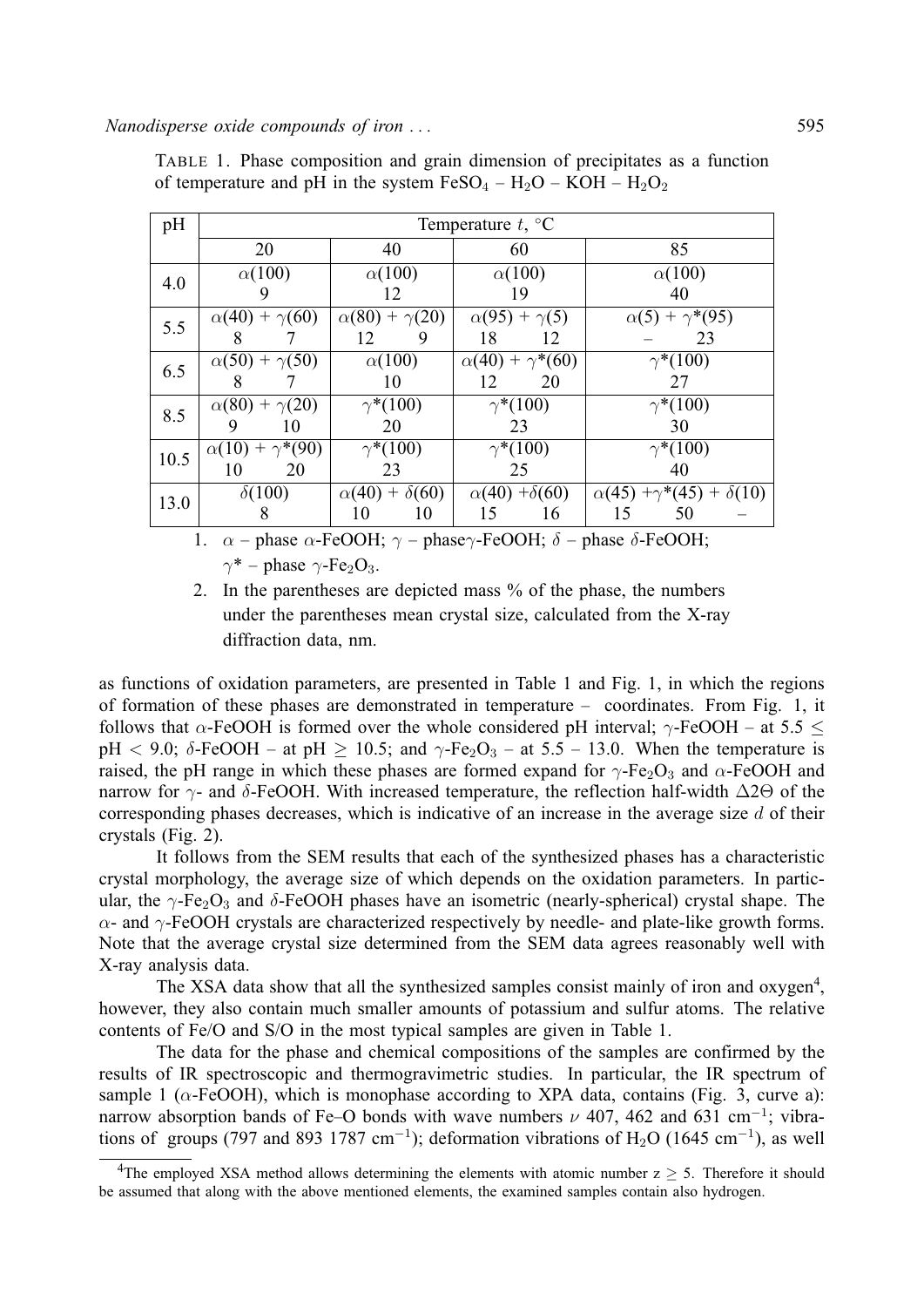

FIG. 1. The phase composition of the precipitate obtained in the system  $FeSO<sub>4</sub>$  –  $H_2O - KOH - H_2O_2$  as a function of temperature and pH. Designations of phases contained in the precipitate:  $1 - \alpha$ -FeOOH;  $2 - \gamma$ -FeOOH;  $3 - \gamma$ -Fe<sub>2</sub>O<sub>3</sub>;  $4 - \delta$ -FeOOH. Phase formation regions: I –  $\alpha$ -FeOOH; II –  $\gamma$ -FeOOH; III –  $\gamma$ -Fe<sub>2</sub>O<sub>3</sub>; IV –  $\delta$ -FeOOH.



FIG. 2. The average crystal size d (nm) of phases formed in the system  $FeSO<sub>4</sub>$  – KOH –  $H_2O - H_2O_2$  at a fixed pH value as a function of temperature  $(t, {}^{\circ}C)$ :  $\alpha$ -FeOOH (pH – 4.0);  $\gamma$ -FeOOH (pH – 5.5); δ-FeOOH (pH – 13.0);  $\gamma$ -Fe<sub>2</sub>O<sub>3</sub> (pH  $-10.5$ ).

as a wide absorption band with a maximum at 3158 stretching vibrations of H–O bonds [13]. Additionally, the spectrum of this sample contains weaker absorption bands with  $\nu$  1053, 1137 and 1160 cm<sup>-1</sup>, which can be attributed to the stretching vibrations of  $(SO<sub>4</sub>)<sup>2−</sup>$  ions [14].

The IR spectra of the binary mixture samples  $\alpha$ - +  $\gamma$ -FeOOH and  $\alpha$ - +  $\delta$ -FeOOH (samples 2 and 4, respectively), along with the absorption bands typical of  $\alpha$ -FeOOH, also contain additional absorption bands (Fig. 3, curves b and c) with wave numbers  $1022 \text{ cm}^{-1}$ (sample 2) and 1050, 1530 cm<sup>-1</sup> (sample 4). These bands should be attributed to vibrations of groups in  $\gamma$ - and  $\delta$ -FeOOH, respectively [15].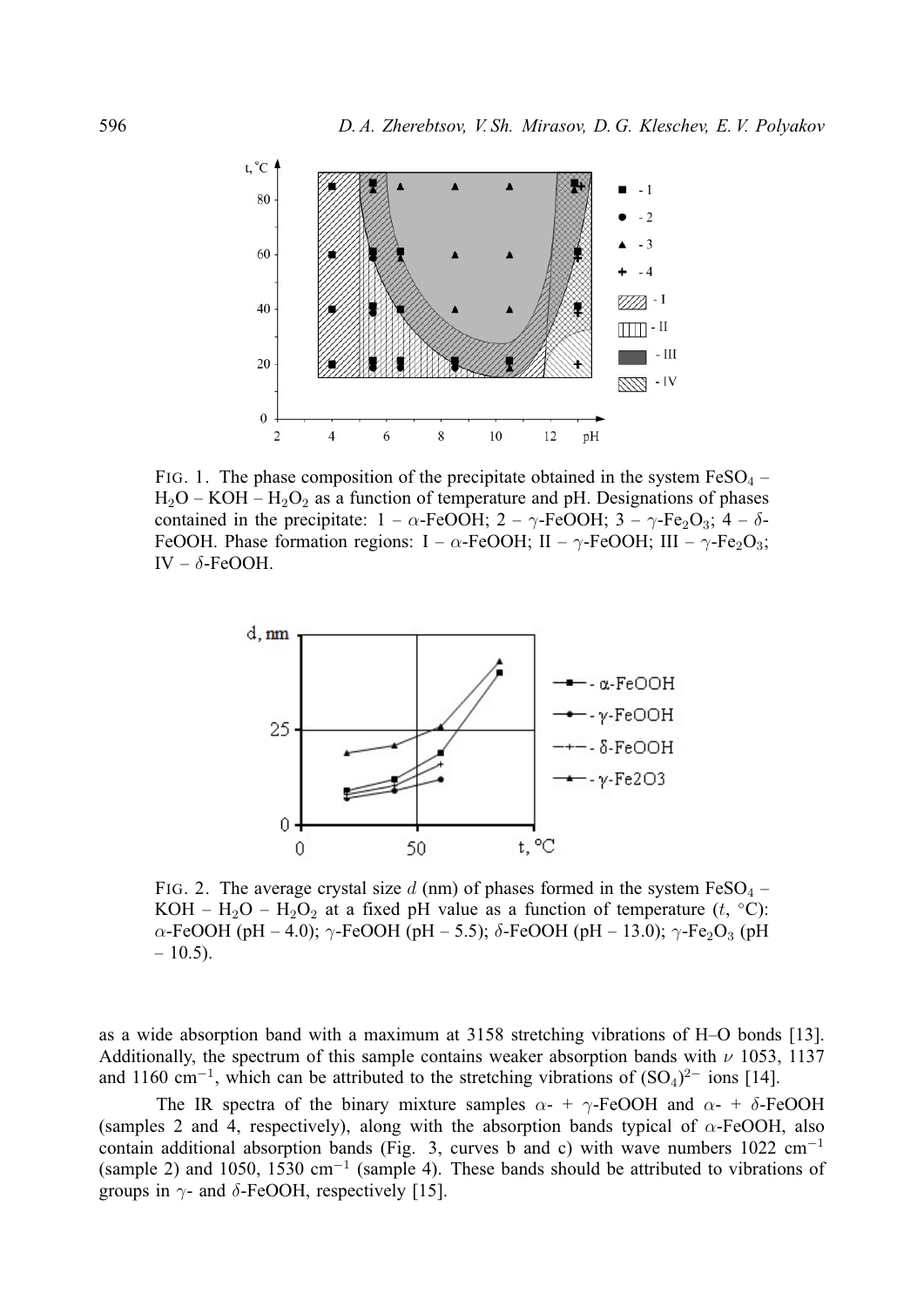

FIG. 3. The IR spectra of samples: –  $\alpha$ -FeOOH; b –  $\alpha$ - + $\gamma$ -FeOOH; c –  $\alpha$ - $+\delta$ -FeOOH; d –  $\gamma$ -Fe<sub>2</sub>O<sub>3</sub>.

The IR spectra of monophase samples of  $\gamma$ -Fe<sub>2</sub>O<sub>3</sub> (Fig. 3, curve d) contain absorption bands of Fe–O bonds with wave numbers 447, 581, 626 cm<sup>-1</sup>, typical of Fe<sub>2</sub>O<sub>3</sub> [16], deformation vibrations of H<sub>2</sub>O (1625 cm<sup>-1</sup>), a broad absorption band with a maximum at 3441 stretching vibrations of H–O bonds and weak absorption bands of stretching vibrations of  $(SO<sub>4</sub>)<sup>2−</sup>$  ions.

The thermograms for FeOOH samples are similar in many ways, therefore it is convenient to consider them on the example of thermal transformations of monophase  $\alpha$ -FeOOH (sample 1). According to the TG data (Fig. 4), the relative mass variation in the interval 20 – 900 °C,  $\Delta m_{20-900}/m_0$ , for this sample is 16.49 %. On the differential thermal analysis (DTA)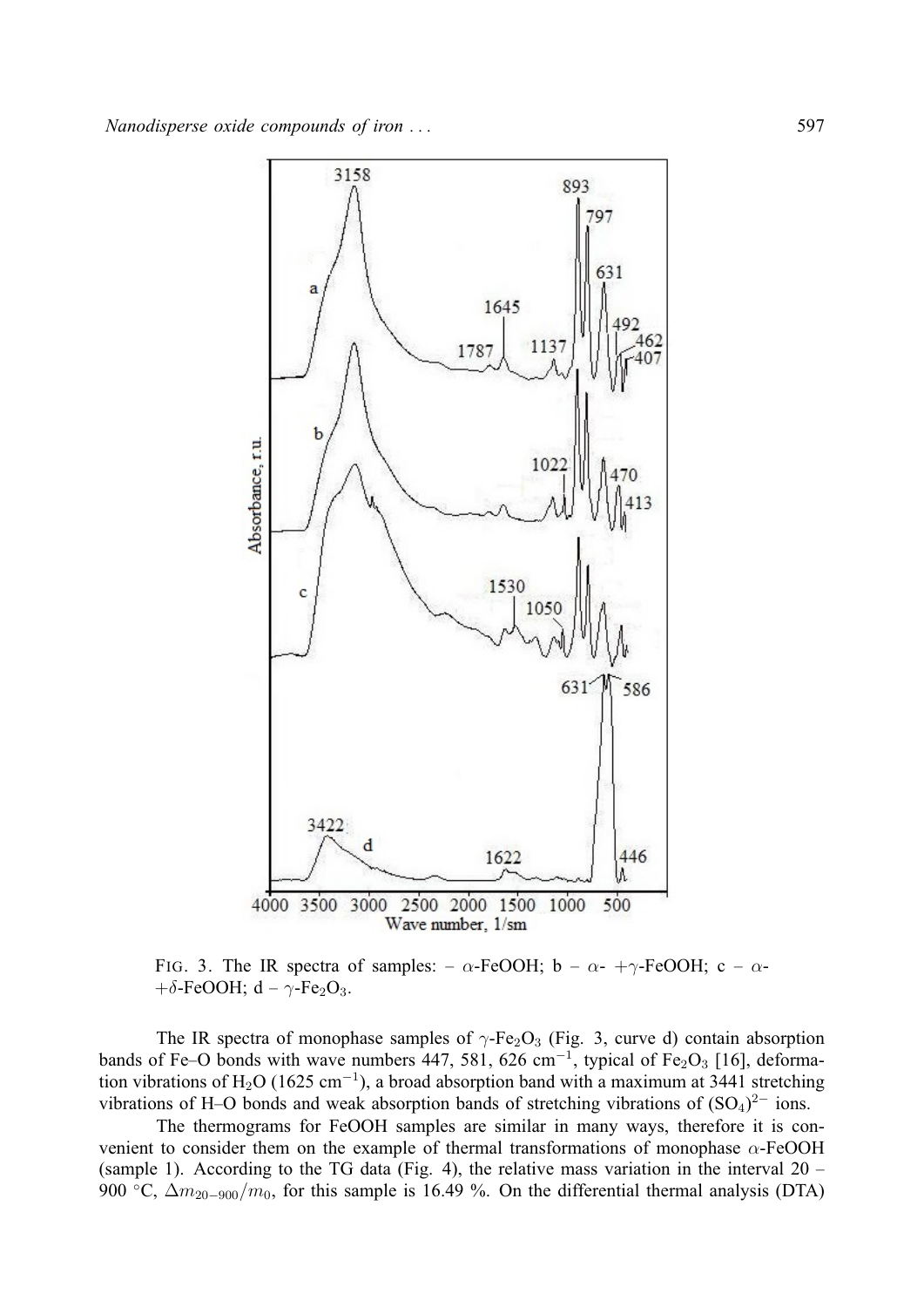#### 598 *D. A. Zherebtsov, V. Sh. Mirasov, D. G. Kleschev, E. V. Polyakov*

curves, there are three endothermic effects with maxima at 80, 270 and 750  $\degree$ C which are accompanied by reduction in mass. Mass-spectrometry studies of the gaseous phase composition revealed (Fig. 4) that the first and the second endothermic effects are due to dehydration and the third effect is caused by the decomposition of sulfate ions. According to the XPA data, at temperatures above 300 °C the  $\alpha$ -FeOOH sample undergoes a transformation into  $\alpha$ -Fe<sub>2</sub>O<sub>3</sub>. From comparison of the obtained findings with the literature data [3, 17], it can be concluded that physically adsorbed water and water of hydration (OH groups) are removed from the sample during the first and second endothermic effects, respectively. Then, the empirical structural formula FeOOH can be represented as  $FeOOH(H_2O)<sub>n</sub>(SO<sub>3</sub>)<sub>n</sub>$  and the thermal transformation of  $\alpha$ -FeOOH during heatingt occurs as follows:

$$
\alpha\text{-FeOOH}(H_2O)_n(SO_3)_y \xrightarrow{20-180^\circ C} \alpha\text{-FeOOH}(SO_3)_y \xrightarrow{180-320^\circ C} \alpha\text{-FeOOH}(SO_3)_y \xrightarrow{180-320^\circ C} \alpha\text{-Fe}_2O_3(SO_3)_y \xrightarrow{>620^\circ} \alpha\text{-Fe}_2O_3,
$$
 (1)

where *n* and *y* is the content of adsorbed water and  $(SO<sub>4</sub>)<sup>2−</sup>$  ions in the sample expressed in terms of FeO.



FIG. 4. The data of thermal (TG curve – heavy line, DTA curve – thin line) and mass spectrometric (H<sub>2</sub>O, SO<sub>2</sub> curves – dash lines) analysis of  $\alpha$ -FeOOH sample

From the TG data on mass variation for FeOOH samples (No. 1–4) at each stage of thermal transformation (Table 2), we calculated the values of  $n$  and  $y$  and, with allowance for the structural formula, the ratios Fe/O and S/O in the initial samples (Table 2). From Table 2, it follows that the data on the chemical composition of FeOOH samples obtained by two independent methods (XSA and TG) coincide within experiment error.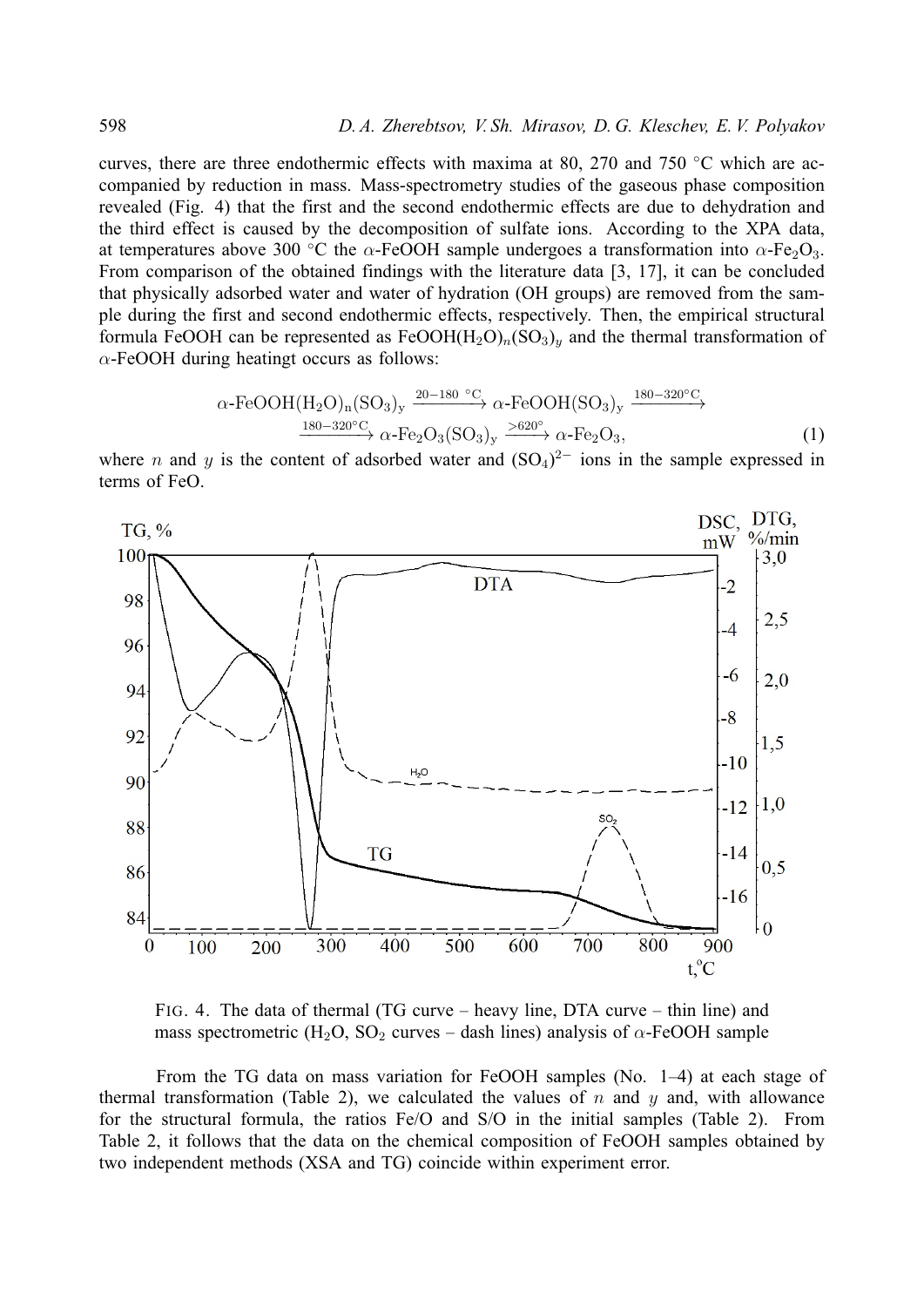|                |      | Conditions<br>of synthesis |                                                                                                                                                                                                                                                                                                                                                                                                                                                                      |                         | Chemical composition |                      |                                  |                                   |       |                          |                                                                                                                             |                 |                    |
|----------------|------|----------------------------|----------------------------------------------------------------------------------------------------------------------------------------------------------------------------------------------------------------------------------------------------------------------------------------------------------------------------------------------------------------------------------------------------------------------------------------------------------------------|-------------------------|----------------------|----------------------|----------------------------------|-----------------------------------|-------|--------------------------|-----------------------------------------------------------------------------------------------------------------------------|-----------------|--------------------|
| No.            | pH   | t,<br>$\rm ^{\circ}C$      | Phase<br>composition                                                                                                                                                                                                                                                                                                                                                                                                                                                 | Method PCA<br>Method TG |                      |                      |                                  |                                   |       |                          |                                                                                                                             |                 |                    |
|                |      |                            |                                                                                                                                                                                                                                                                                                                                                                                                                                                                      | $Fe/O$ ,                | $\overline{S/O}$ ,   | $\Delta m_1/m_0^2$ , | $\Delta m_2 \overline{/m_0^b}$ , | $\Delta m_3/m_0^{\overline{c}}$ , | n,    | m,                       | y,                                                                                                                          | Fe/O $\rm ^d$ , | $\overline{S/O}$ , |
|                |      |                            |                                                                                                                                                                                                                                                                                                                                                                                                                                                                      | r.u.                    | r.u.                 | r.u.                 | r.u.                             | r.u.                              | r.u.  | r.u.                     | r.u.                                                                                                                        | r.u.            | r.u.               |
| $\mathbf{1}$   | 6.5  | 40                         | $\alpha$ -FeOOH <sup>e</sup>                                                                                                                                                                                                                                                                                                                                                                                                                                         | 0.47                    | 0.008                | 0.0474               | 0.1011                           | 0.0164                            | 0.25  | $\qquad \qquad -$        | 0.020                                                                                                                       | 0.49            | 0.009              |
| $\overline{2}$ | 5.5  | 40                         | $\alpha$ - + $\gamma$ -FeOOH                                                                                                                                                                                                                                                                                                                                                                                                                                         | 0.47                    | 0.010                | 0.0444               | 0.1012                           | 0.0204                            | 0.26  | $\overline{\phantom{0}}$ | 0.024                                                                                                                       | 0.48            | 0.010              |
| $\overline{3}$ | 6.5  | 20                         | $\alpha$ - + $\gamma$ -FeOOH                                                                                                                                                                                                                                                                                                                                                                                                                                         | 0.46                    | 0.014                | 0.0738               | 0.1011                           | 0.0297                            | 0.24  | $\overline{\phantom{0}}$ | 0.038                                                                                                                       | 0.47            | 0.015              |
| $\overline{4}$ | 13.0 | 40                         | $\alpha$ - + $\delta$ -FeOOH                                                                                                                                                                                                                                                                                                                                                                                                                                         | 0.52                    | 0.001                | 0.0407               | 0.1011                           |                                   | 0.21  | $\overline{\phantom{0}}$ | < 0.001                                                                                                                     | 0.50            |                    |
| 5              | 6.5  | 85                         | $\gamma$ -Fe <sub>2</sub> O <sub>3</sub> <sup>f</sup>                                                                                                                                                                                                                                                                                                                                                                                                                | 0.57                    | 0.004                | 0.021                | 0.0168                           | 0.0042                            | 0.195 | 0.156                    | 0.009                                                                                                                       | 0.63            | 0.003              |
| 6              | 10.5 | 40                         | $\gamma$ -Fe <sub>2</sub> O <sub>3</sub>                                                                                                                                                                                                                                                                                                                                                                                                                             | 0.50                    | 0.002                | 0.0194               | 0.0155                           | 0.0021                            | 0.179 | 0.143                    | 0.0044                                                                                                                      | 0.63            | 0.0015             |
|                |      | b)<br>$\mathbf{c})$        | $\Delta m_2/m_0$ – relative mass loss of the sample at the temperature (200 – 500 °C, 2 <sup>nd</sup> end of thermic effect);<br>$\Delta m_3/m_0$ – relative mass loss of the sample at the temperature 500 – 900°C;                                                                                                                                                                                                                                                 |                         |                      |                      |                                  |                                   |       |                          | $\Delta m_1/m_0$ – relative mass loss of the sample at the temperature(20 – 180 °C, 1 <sup>st</sup> end of thermic effect); |                 |                    |
|                |      | d)<br>e)<br>f              | we didn't tack into consideration amount of oxygen, participated in the samples in the form of<br>adsorbed water due to total desorption of this form of water molecules in the high vacuum chamber<br>of the PCA analytical installation used.<br>empirical formula of the $\alpha$ -, $\gamma$ -, $\delta$ -FeOOH contained samples is FeOOH·nH <sub>2</sub> O·SO <sub>3</sub> .<br>empirical formula of the $Fe2O3$ contained samples is $Fe2O3·(n + m)H2O·ySO$ . |                         |                      |                      |                                  |                                   |       |                          |                                                                                                                             |                 |                    |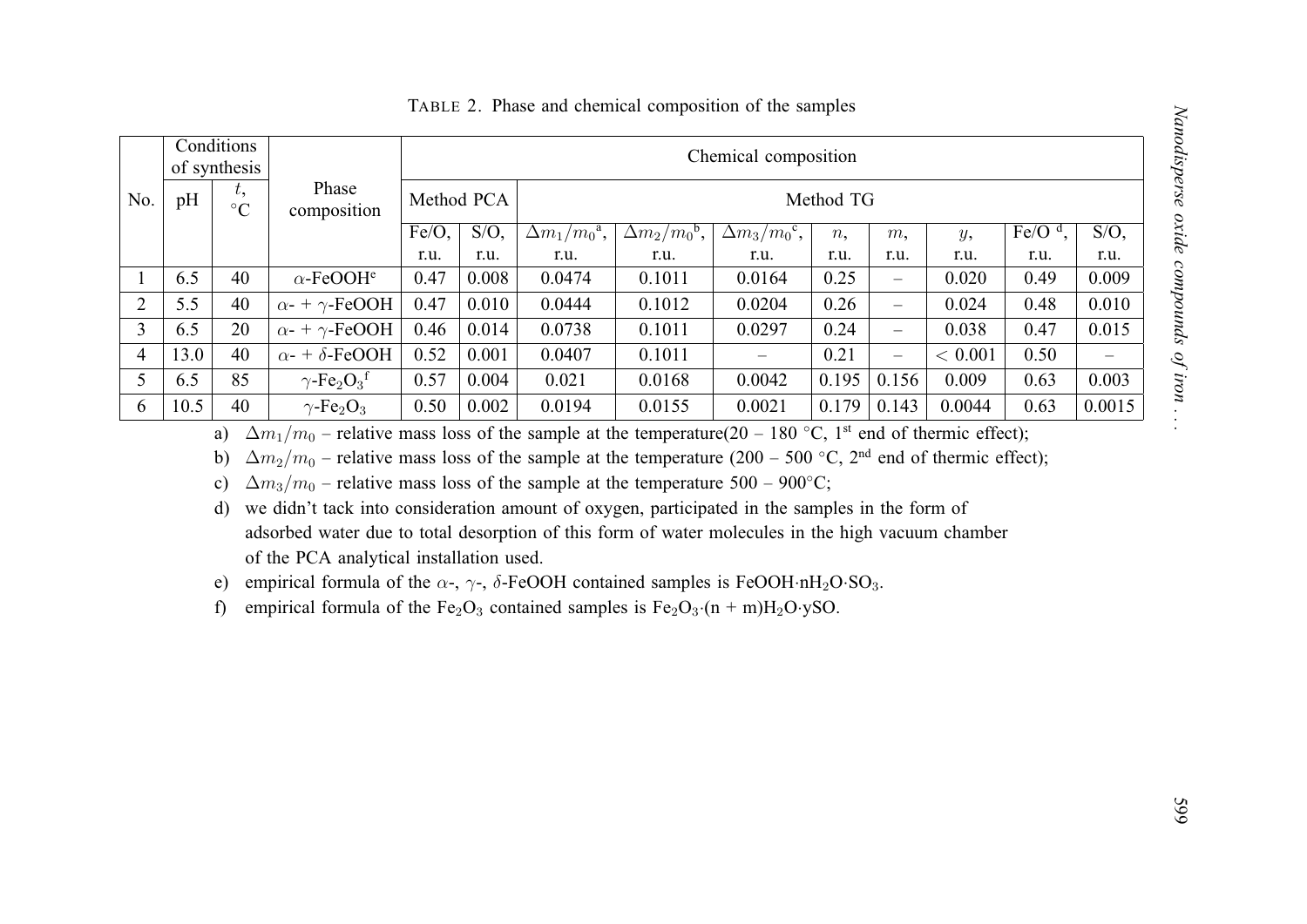The DTA curves of monophase samples of  $\gamma$ -Fe<sub>2</sub>O<sub>3</sub> (Fig. 5) have two endothermic effects with maxima at 80 and 260 ◦C which are due to removal of physically adsorbed water and water of hydration and are accompanied by mass loss. Also present is a pronounced exothermic effect at 560 ◦C, occurring without any noticeable variation in the sample mass (the mass reduction from 500 – 900 °C is  $\sim$  0.2 %). The XPA data show that the exothermic effect is brought about by the phase transition of  $\gamma$ -Fe<sub>2</sub>O<sub>3</sub> into  $\alpha$ -Fe<sub>2</sub>O<sub>3</sub>. Assuming that the variation of the mass for the Fe<sub>2</sub>O<sub>3</sub> samples at temperatures above 500 °C, as in the case of FeOOH, is caused by the process of desulfation, the structural formula of  $Fe<sub>2</sub>O<sub>3</sub>$  can be represented as  $Fe<sub>2</sub>O<sub>3</sub>(H<sub>2</sub>O)<sub>n</sub>(SO<sub>3</sub>)<sub>y</sub>$  and its thermal transformation during heating occurs in the following manner:

$$
\gamma \text{-Fe}_2\text{O}_3(\text{H}_2\text{O})_{(n+m)}(\text{SO}_3)_y \xrightarrow{20-180^\circ\text{C}} \gamma \text{-Fe}_2\text{O}_3(\text{H}_2\text{O})_{m}(\text{SO}_3)_y \xrightarrow{180-500^\circ\text{C}} (2)
$$
  

$$
\xrightarrow{180-500^\circ\text{C}} \gamma \text{-Fe}_2\text{O}_3(\text{SO}_3)_y \xrightarrow{500-900^\circ\text{C}} \alpha \text{-Fe}_2\text{O}_3,
$$

where n, m and y are the contents of adsorbed water and water of hydration and  $(SO<sub>4</sub>)<sup>2−</sup>$  ions in the sample expressed in terms of  $Fe<sub>2</sub>O<sub>3</sub>$ .



FIG. 5. The data of thermal (TG curve – heavy line, DTA curve – thin line) and mass spectrometric (H<sub>2</sub>O curve – dash line) analysis of  $\gamma$ -Fe<sub>2</sub>O<sub>3</sub> sample

As in the case of thermal transformations of FeOOH, values for  $m$ ,  $n$  and  $y$  were calculated from the TG data, and the ratios Fe/O and S/O in the initial samples were determined taking into account the structural formula (Table 2). From Table 2, it follows that the XSA method gives a slightly underestimated Fe/O ratio in the  $\gamma$ -Fe<sub>2</sub>O<sub>3</sub> samples as compared to TG analysis.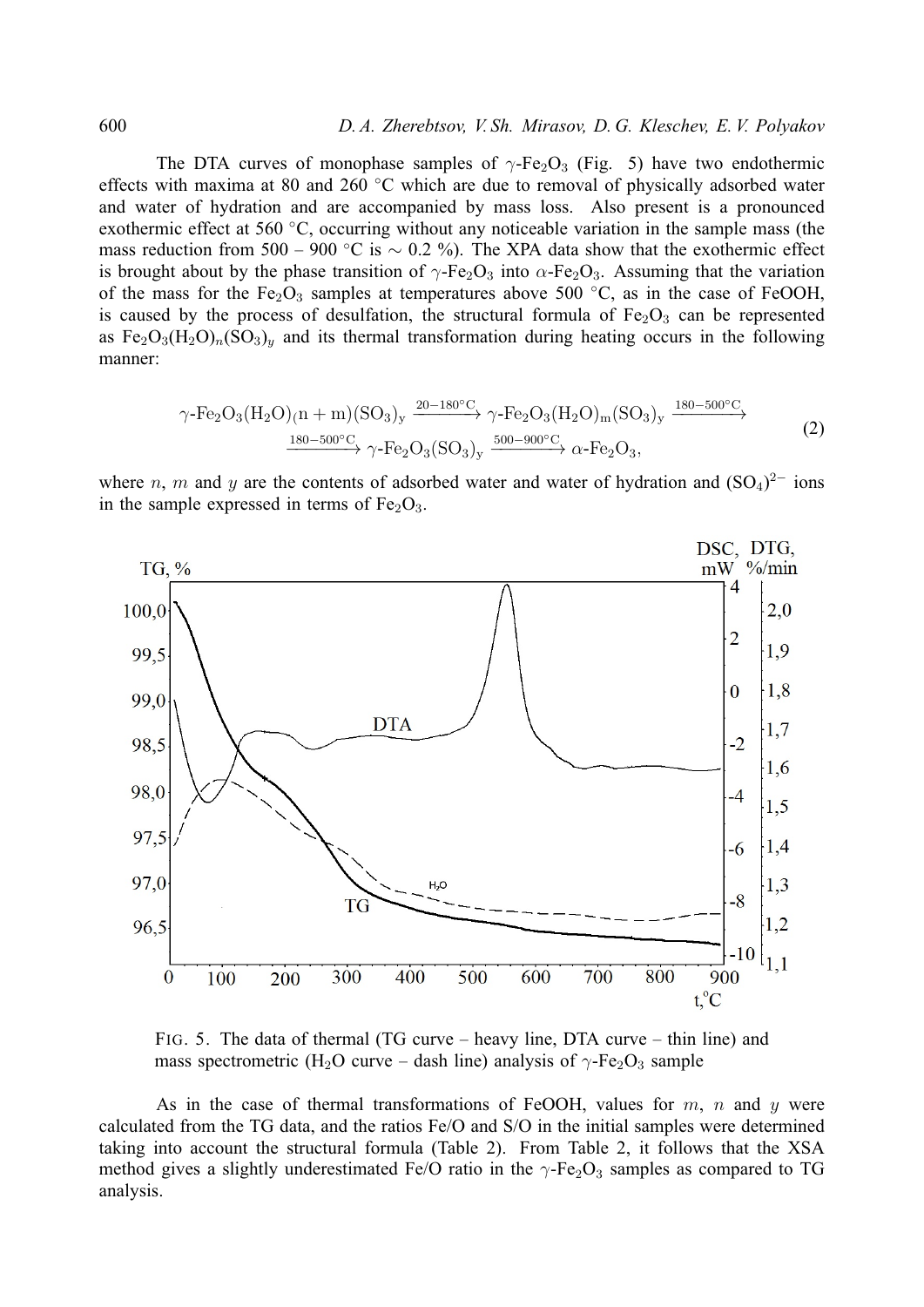### *Nanodisperse oxide compounds of iron . . .* 601

The established dependence of the phase and disperse compositions of the precipitates formed in the FeSO<sub>4</sub> – H<sub>2</sub>O – KOH – H<sub>2</sub>O<sub>2</sub> system on the oxidation parameters agrees on the whole with the results obtained from the examination of analogous systems [2, 3, 6–12] and provides evidence that crystal growth during the oxidation of aqueous solutions of iron(II) salts and (or) suspensions of iron(II) hydroxide, especially at low temperatures, takes place under conditions of high supersaturation. As a result, the average size of crystals decreases, their imperfections increase, and phases with disordered crystal structure are formed, in particular, δ-FeOOH. At the same time, it should be noted that our data for  $\gamma$ -Fe<sub>2</sub>O<sub>3</sub> phase formation do not agree with previous results [7, 18] for the formation of the  $Fe<sub>3</sub>O<sub>4</sub>$  phase during the oxidation of Fe(OH)<sub>2</sub> suspensions by atmospheric air under analogous conditions (pH  $\approx$  9). This contradiction is eliminated if we assume that in our experiments the application of a more active oxidizer  $(H_2O_2)$  originally leads to the formation of the Fe<sub>3</sub>O<sub>4</sub> phase in a nanodisperse state, which is subsequently oxidized by hydrogen peroxide to  $\gamma$ -Fe<sub>2</sub>O<sub>3</sub> by a topotactical solidstate reaction mechanism. The possibility of Fe<sub>3</sub>O<sub>4</sub>  $\rightarrow \gamma$ -Fe<sub>2</sub>O<sub>3</sub> transformation occurring in oxygen-containing aqueous media has been reported previously [3, 19].

The synthetic conditions for oxyhydroxide phases in the examined system are characterized by high supersaturaion and lead to the formation of nanodisperse primary particles, which, owing to developed specific surface area, are apt to form compact aggregates, whose average size  $(D)$  increases as d decreases [3]. In this connection, it is interesting to consider the empirical dependence between the size of primary crystals of new phases and the temperature of synthesis in the framework of the familiar nucleation model [20]. From this dependence, it follows that the relation between the average size of primary crystals  $d$  (nm) of phases formed in the FeSO<sub>4</sub> – KOH – H<sub>2</sub>O – H<sub>2</sub>O<sub>2</sub> system at a fixed value and temperature (Fig. 2 and Table 1) obeys the Kelvin equation:

$$
RT\ln(a/a_0) = 4\gamma \overline{V}/d,\t\t(3)
$$

in which the average size of primary crystals (d) correlates with their relative solubility;  $a, a_0$ is the solubility of crystals of size  $d$  under synthetic conditions and of crystals with infinitely large size under equilibrium conditions;  $\gamma$ ,  $\overline{V}$  is the interfacial tension determining the solubility and molar volume of crystal; R is the universal gaseous constant; and T is the temperature of formation for crystals of a given size [20]. Then, we transform equation (3) to a form convenient for the analysis of experimental dependences (4) by the least square method:

$$
1/d = b[0] + b[1]T,\t\t(4)
$$

where  $b[0]$  is the empirical constant and  $b[1] = R \ln(a/a_0)/4\sqrt{V}$ . It is seen that all the empirical data on the sizes of primary crystals and the synthesis temperature for the  $FeSO_4 - KOH - H_2O$  –  $H<sub>2</sub>O<sub>2</sub>$  system obey equation (4). In Fig. 6, these experimental dependences are represented in the coordinates of equation (4) and are characterized by the correlation coefficient in the range  $(0.94 - 0.99)$  and by the Fisher F-criterion parameter for the nucleation model  $(50 - 120)$ . A peculiar feature of Fig. 6 is a negative value for the parameter  $b[1]$  in eq. (4). This may imply that  $ln(a/a_0) < 0$  or the relative solubility of primary crystals during synthesis is  $(a/a<sub>0</sub>) < 1$ . This dependence contradicts the model of critical nucleus formation both during the condensation of liquid drops from vapor and during primary particle crystallization from aqueous solutions of electrolytes [20] and can be explained by the fact that the majority of primary particles inside the compact aggregates are isolated from the mother solution and do not affect the value of  $a_0$ , while the contribution to the solubility of new phase is made mainly by the small crystals located on the surface of aggregates. Indeed, from Fig. 7, it is seen that the growth of primary crystal sizes and consequently the reduction of the average aggregate size D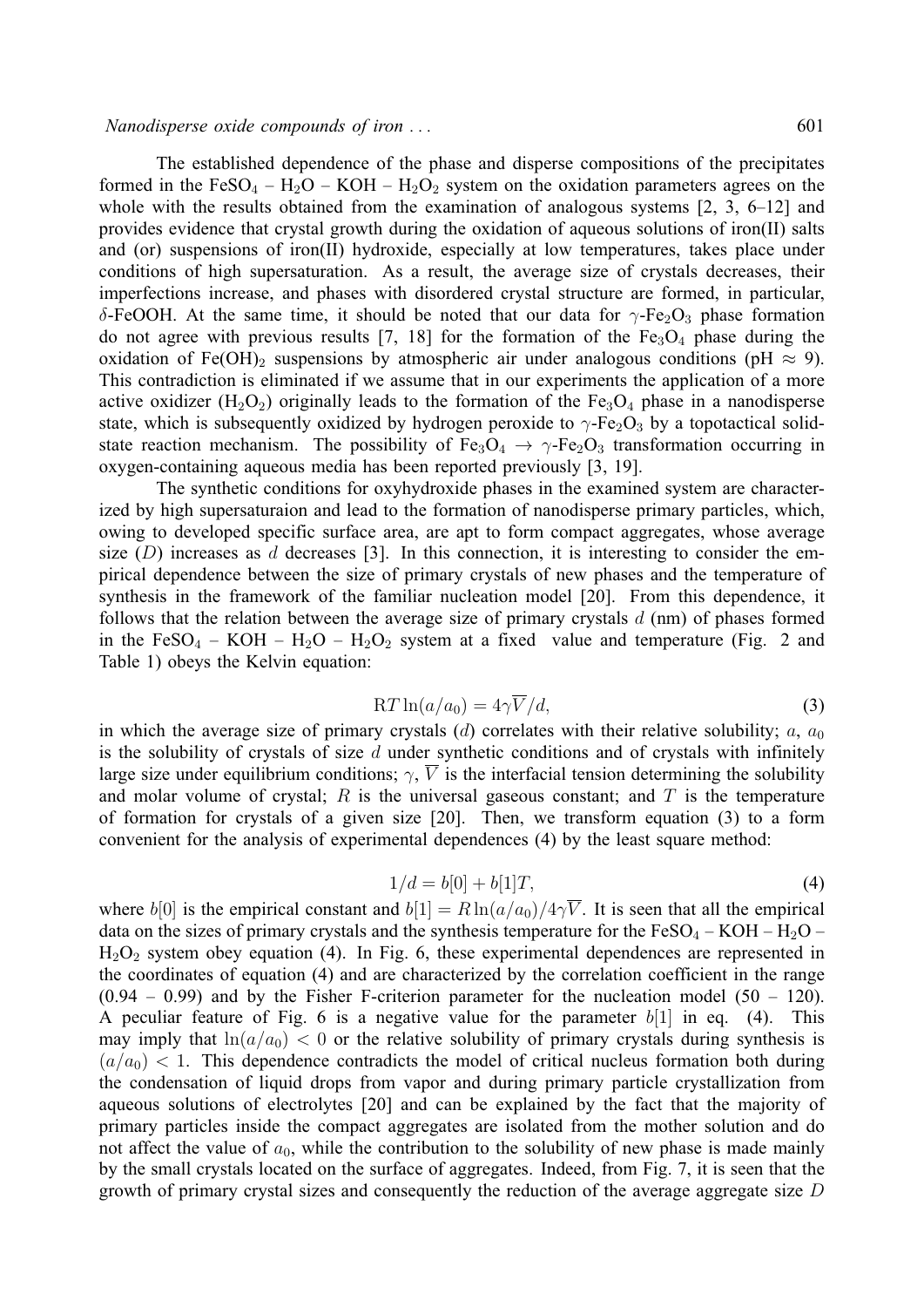results in the disappearance of anomalous relative solubility when the particle size approaches 25 – 35 nm, whereas further increase in the primary particle sizes with the growth of d may lead to a traditional character of temperature dependence for therelative solubility,  $(a/a_0) > 1$ .



FIG. 6. The average crystal size d (nm) of phases formed in the system  $FeSO<sub>4</sub>$  – KOH –  $H_2O - H_2O_2$  at a fixed pH value as a function of temperature represented in the coordinates of equation (4). Inset: the synthesis pH values are designated by figures.

In conclusion, let us consider the nature of the water of hdration in  $\gamma$ -Fe<sub>2</sub>O<sub>3</sub>. According to [9, 19, 21], the nanodisperse samples of  $\gamma$ -Fe<sub>2</sub>O<sub>3</sub>, as distinct from coarse crystalline ones, have a spinel-type defect structure and regular defects in the cationic sublattice. The structural formula of nanodisperse  $\gamma$ -Fe<sub>2</sub>O<sub>3</sub> is Fe<sub>8</sub> $\Box_{2.67}$ Fe<sub>13.33</sub>O<sub>32</sub>, where  $\Box$  is a vacancy in the octahedral cationic positions. In the topochemical oxidation reaction, water molecules of the solution can occupy the vacant positions, forming hydrogen bonds with oxygen anions and thereby stabilize the  $\gamma$ -Fe<sub>2</sub>O<sub>3</sub> lattice. This explains the higher temperatures for removing the water of hydration on the thermograms of  $\gamma$ -Fe<sub>2</sub>O<sub>3</sub> (above 200 °C) as compared to adsorbed water.

# **4. Conclusion**

For wide temperature  $(20 - 85 \degree C)$  and  $(4.0 - 13.0)$  intervals of the reaction medium, we have established the regularities for the formation of nanodisperse iron(III) oxide compounds during the oxidation of aqueous  $FeSO<sub>4</sub>$  solutions and (or)  $Fe(OH)<sub>2</sub>$  suspensions by hydrogen peroxide under quasi-stationary conditions with the use of KOH as an alkaline agent. The dependences of the phase, chemical and disperse compositions of the resulting products upon the synthetic conditions have been determined.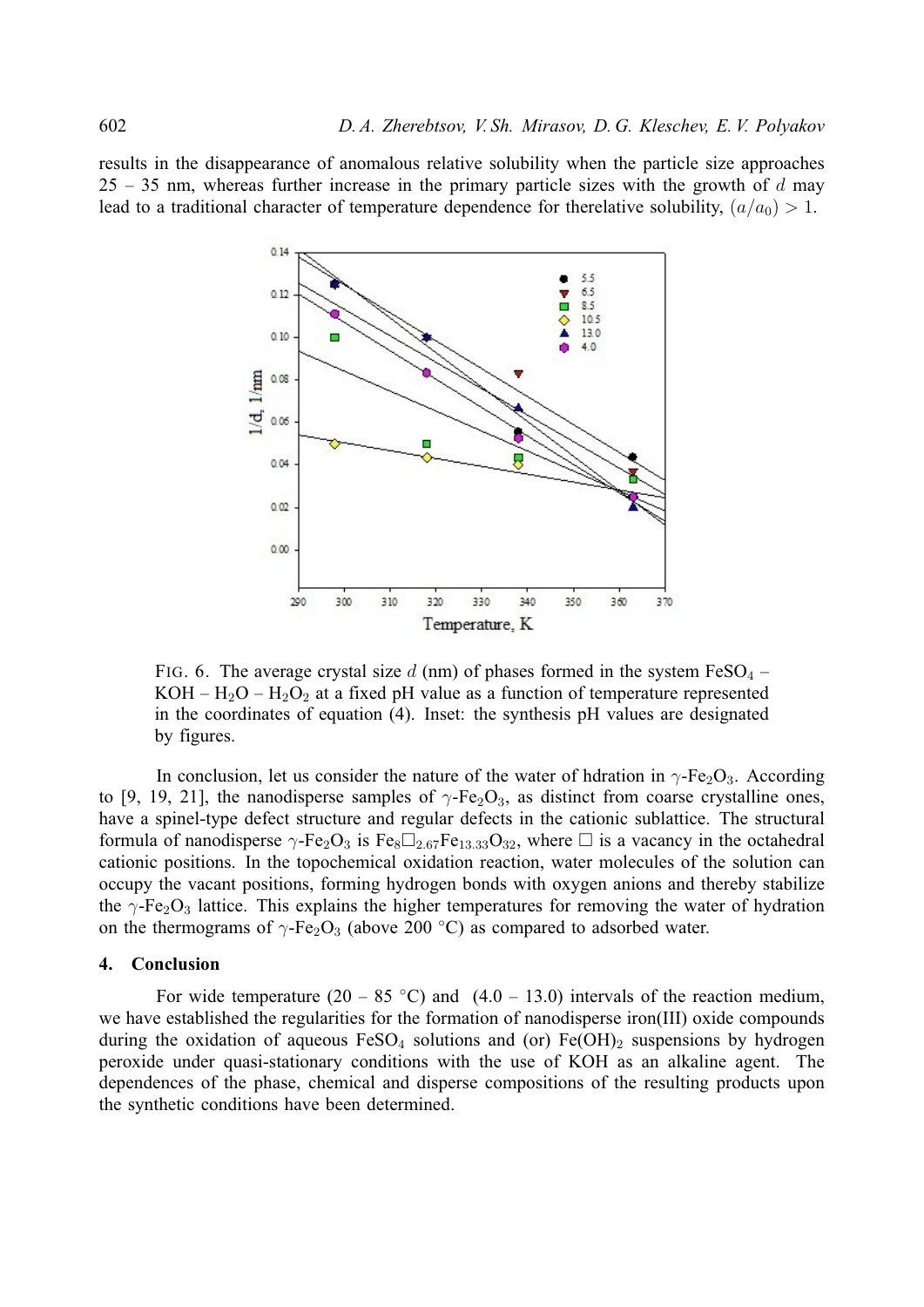

FIG. 7. The variation of the inclination angle  $b[1]$  in the empirical equation (4) as a function of the minimal size of primary crystals registered in each series of experiments at constant pH in the system  $FeSO_4 - KOH - H_2O - H_2O_2$ . The line in the Figure exhibits a tendency towards  $b[1]$  variation with the growth of the size of primary particles.

## **References**

- [1] Bharat B. *Handbook of Nanotechnology*. Springer-Verlag Heidelberg, Berlin, 2010, 1961 p.
- [2] Cornell R.M. Schwertmann U. *The iron oxides. Structure, properties, reactions, occurrences and uses*. WILEY-VCH Verlag GmbH & Co. KGaA, Weinheim, 2003, 694 p.
- [3] Kleschev D.G., Sheinkman .I., Pletnev R.N. *The effect of medium on the phase and chemical transformations in disperse systems*. UrO AN SSSR, Sverdlovsk, 1990, 248 p. [in Russian]
- [4] Polyakov E.V., Krasilnikov V.N., et al. Synthesis and photocatalytic activity of quasi-one-dimensional (1- D) solid solutions  $Ti_{1-x}M_xO_{2-2x/2}$  (M(III)= Fe(III), Ce(III), Er(III), Tb(III), Eu(III), Nd(III and Sm(III),  $0 \le x \le 0.1$ )). *Nanosystems: physics, chemistry, mathematics*, 2014, **5** (4), P. 553–563.
- [5] Mallikarjuna N.N., Manohar S.K., et al. Novel high dielectric constant nanocomposites of polyaniline dispersed with γ-Fe2O<sup>3</sup> nanoparticles. *J. Appl. Polym. Sci.*, 2005, **97** (5), P. 1868–1874.
- [6] Feitknecht W. Uber die Oxydation von festen Hydroxyverbindungen des Eisens in wabbrigen Losungen. *Zs. Elektrochem*, 1959, **63** (1), P. 34–43.
- [7] Kijama M. Conditions for the formation of Fe<sub>3</sub>O<sub>4</sub> by the air oxidation of Fe(OH)<sub>2</sub> suspensions. *Bull. Chem. Soc. Japan.*, 1974, **47** (7), P. 1646–1650.
- [8] Misawa T., Hashimoto K., Shimodaria S. The mechanism of formation of iron oxides and oxihydroxides in aqueous solutions at room temperatures. *Crrsion Sci.*, 1974, **4** (2), P. 131–149.
- [9] Datta N.C. Chemistry of iron(III) oxides and oxyhydroxide. *J. Sci. Industr. Res.*, 1981, **40** (9), P. 571–583.
- [10] Kijama M., Takada T. Iron compounds formed by the aerial oxidation of ferrous salt solutions. *Bull. Chem. Soc. Japan.*, 1972, **45** (10), P. 1923–1924.
- [11] Tolchev A.V., Kleschev D.G., Bagautdinova R.R., Pervushin V.Yu. Temperature and pH effect on composition precipitate formed in FeSO<sup>4</sup> – H2O – H<sup>+</sup>/OH<sup>−</sup> – H2O<sup>2</sup> system. *Mat. Chem. Phys.*, 2002, **74** (1), P. 336–339.
- [12] Inouye K. What is Iron Oxyhydroxide. *Kagaku to Kogyo*, 1974, **27** (8), P. 571–578.
- [13] Weckler B., Lutz H.D. Lattice vibration spectra. Part XCV. Infrared spectroscopic studies on the iron oxide hydroxides goethite (α), akaganeite (β), lepidocrocite (γ), and feroxyhite (δ). *Eur. J. Solid State Inorg. Chem.*, 1998, **35** (8–9), P. 531–544.